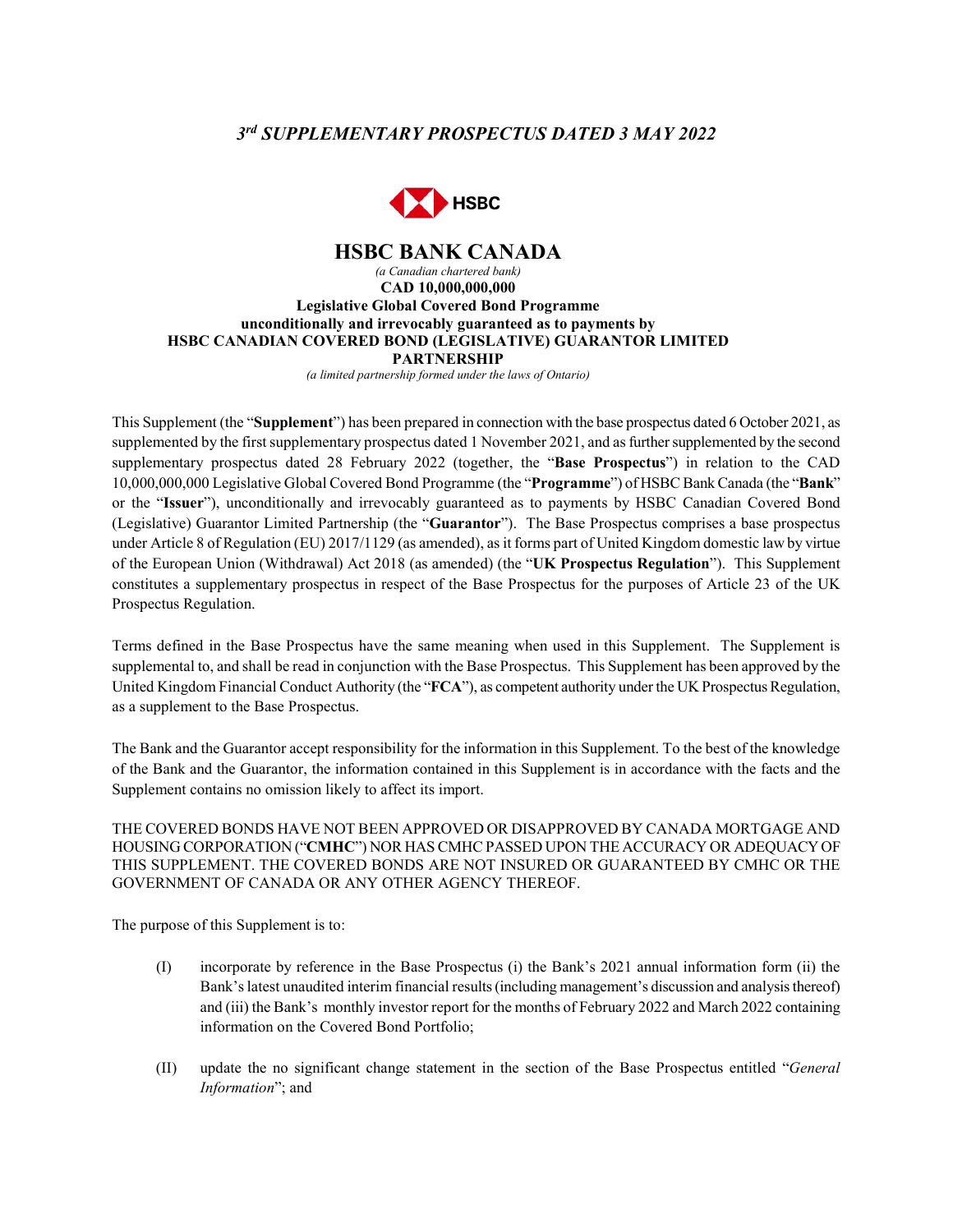(III) amend the section of the Base Prospectus entitled "*Risk Factors*".

Save as disclosed in this Supplement, no significant new factor, material mistake or material inaccuracy relating to the information included in the Base Prospectus which may affect the assessment of Covered Bonds issued under the Programme has arisen or been noted, as the case may be, since the publication of the second supplementary prospectus dated 28 February 2022.

To the extent that there is any inconsistency between (a) any statement in this Supplement or any statement incorporated by reference into the Base Prospectus by this Supplement and (b) any other statement in, or incorporated by reference in the Base Prospectus, the statements in (a) above will prevail.

## **By virtue of this Supplement the Base Prospectus shall be supplemented as follows:**

## **I. DOCUMENTS INCORPORATED BY REFERENCE**

*The following documents are, by virtue of this Supplement, incorporated in, and form part of, the Base Prospectus:*

- (a) the Bank's Annual Information Form dated 25 [April 2022](https://www.about.hsbc.ca/-/media/canada/en/hsbc-in-canada/legislative-covered-bond-programme/offering-documents/220502-hsbc-bank-canada-annual-information-form-2021.pdf) (the "**2021 Annual Information Form**");
- (b) the following sections of the Bank's First Quarter 2022 Interim Report for the quarter ended [31 March](https://www.hsbc.com/-/files/hsbc/investors/hsbc-results/2022/1q/pdfs/hsbc-bank-canada/220429-hsbc-bank-canada-interim-report-q1-2022.pdf)  [2022](https://www.hsbc.com/-/files/hsbc/investors/hsbc-results/2022/1q/pdfs/hsbc-bank-canada/220429-hsbc-bank-canada-interim-report-q1-2022.pdf) (the "**First Quarter 2022 Report**"):
	- (i) Management's Discussion and Analysis of the Bank for the three months ended 31 March 2022 on pages 3 through 35 of the First Quarter 2022 Report; and
	- (ii) the Bank's unaudited interim condensed consolidated financial statements for the three months ended 31 March 2022 with comparative financial information for the three months ended 31 March 2021, together with the notes thereto;

the remainder of the First Quarter 2022 Report is either not relevant for prospective investors or is covered elsewhere in the Base Prospectus and is not incorporated by reference;

- (c) the Bank's monthly (unaudited) Investor Report containing information on the Covered Bond Portfolio as at the Calculation Date falling on [28 February 2022](https://www.about.hsbc.ca/-/media/canada/en/hsbc-in-canada/legislative-covered-bond-programme/monthly-investor-reports/220322-monthly-investor-report-legislative-feb-pdf.pdf) (the "**February 2022 Investor Report**"), which is incorporated by reference in its entirety; and
- (d) the Bank's monthly (unaudited) Investor Report containing information on the Covered Bond Portfolio as at the Calculation Date falling o[n 31 March 2022](https://www.about.hsbc.ca/-/media/canada/en/hsbc-in-canada/legislative-covered-bond-programme/monthly-investor-reports/220422-monthly-investor-report-legislative-mar-pdf.pdf) (the "**March 2022 Investor Report**" and together with the February 2022 Investor Report, the "**Investor Reports**"), which is incorporated by reference in its entirety.

## **II. GENERAL INFORMATION**

(a) Paragraph 4 of the section entitled "*General Information*" of the Base Prospectus is deleted and replaced with the following:

"There has been no significant change in the financial performance or financial position of the Issuer and its consolidated subsidiaries, including the Guarantor, taken as a whole since 31 March 2022, the last day of the financial period in respect of which the most recent interim unaudited published consolidated financial statements of the Issuer have been prepared."

## **III. RISK FACTORS**

The risk factor entitled "*Impact of Regulatory Guidelines on Residential Mortgage Underwriting Practices and Procedures*" on pages 68 to 69 of the Base Prospectus is deleted in its entirety and replaced with the following: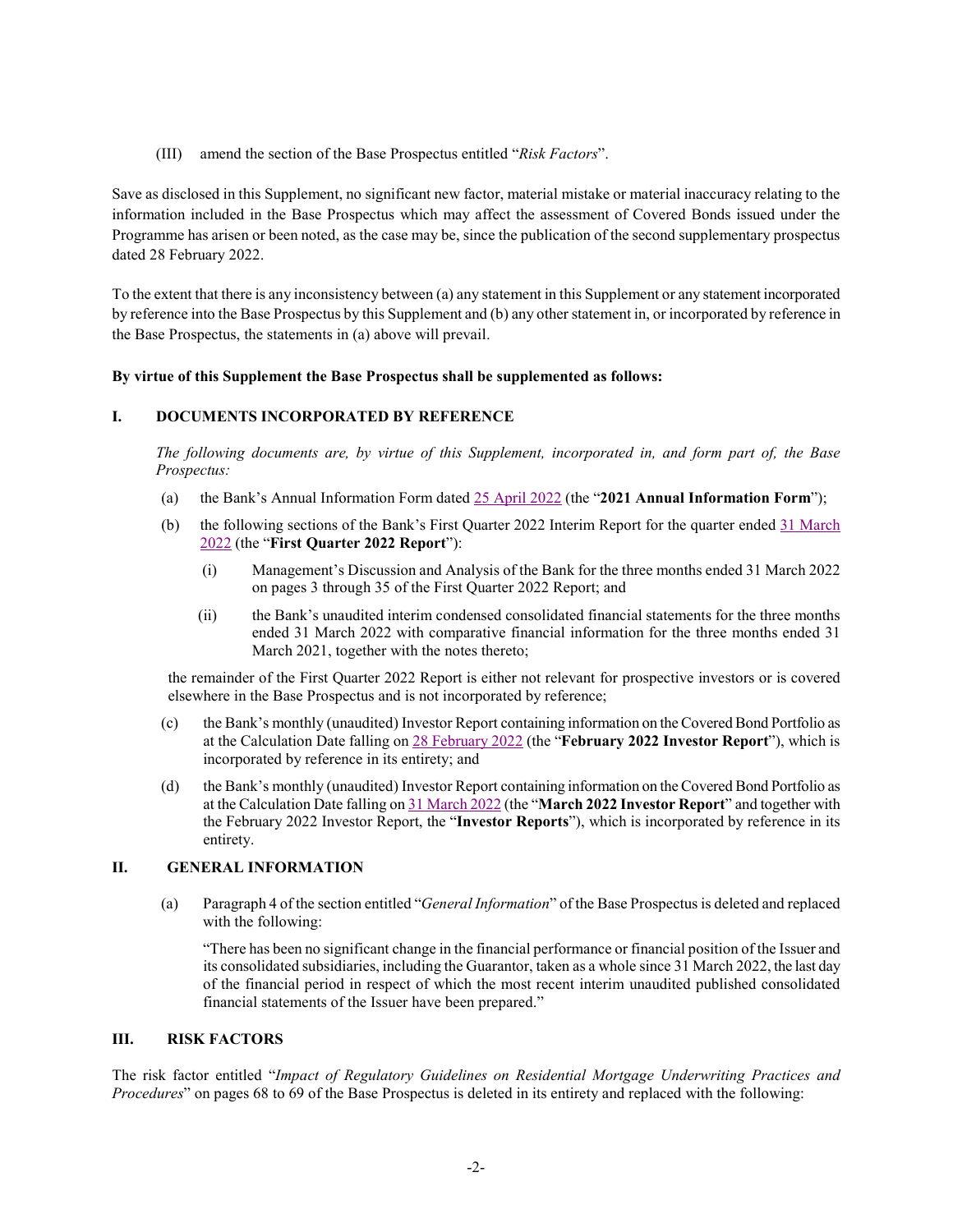#### "*Impact of Regulatory Guidelines on Residential Mortgage Underwriting Practices and Procedures*

Guideline B-20 – Residential Mortgage Underwriting Practices and Procedures ("**Guideline B-20**"), published by OSFI in June 2012 as amended in November 2014, July 2017 and revised in October 2017, sets out OSFI's expectations for prudent residential mortgage underwriting by federally-regulated financial institutions, which includes the Issuer. Guideline B-20 provides that where a federally-regulated financial institution acquires a residential mortgage loan that has been originated by a third party, such federally-regulated financial institution should ensure that the underwriting standards of that third party are consistent with those set out in the residential mortgage underwriting policy of the federally-regulated financial institution and compliant with Guideline B-20. OSFI indicates in Guideline B-20 that it expects federally-regulated financial institutions, such as the Issuer in its role as the Seller, to limit the non-amortizing home equity line of credit ("**HELOC**") component of a residential mortgage to a maximum authorized loan-to-value ratio of less than or equal to 65 percent. See the section entitled "*Loan Origination and Lending Criteria*" on pages 139 to 141 of this Base Prospectus for further details regarding the loan-to-value ratio requirements as related to the Covered Bond Portfolio. Guideline B-20 does not apply to any Loans that are HELOCs which were existing and in force prior to the implementation of Guideline B-20.

Loans that may be sold to the Guarantor in the future may have characteristics differing from current Loans generated under prior Guideline B-20 requirements, including in respect of loss experience, delinquencies, revenue experience and monthly payment rates. Compliance with Guideline B-20 requirements from time to time may impact the Seller's ability to generate new Loans, including HELOCs for sale to the Guarantor under the Programme at the same rate as the Seller originated previously.

To the extent that the Guarantor proposes to sell mortgage loans to a third party or the Bond Trustee enforces security it has on the assets of the Guarantor, including the Covered Bond Portfolio, the Guarantor or the Bond Trustee, as applicable, may be limited in its ability to sell such assets to a federally-regulated financial institution if such purchaser determines that the sale would not be in compliance with Guideline B-20. OSFI published the final version of the Guideline B-20 on 17 October 2017, which went into effect on 1 January 2018.

On 1 January 2018, OSFI implemented changes to clarify or strengthen expectations in a number of specific areas, including:

- Requiring a qualifying stress test for all uninsured mortgages;
- Requiring the LTV measurements remain dynamic and adjust for local market conditions where they are used as a risk control, such as for qualifying borrowers; and
- Expressly prohibiting co-lending measurements that are designed, or appear to be designed to circumvent regulatory requirements.

Additionally, as of 1 June 2021, OFSI has increased the minimum qualifying rate for uninsured mortgages."

A copy of each of the 2021 Annual Information Form, First Quarter 2022 Report and the Investor Reports has been submitted to the National Storage Mechanism (operated by United Kingdom Financial Conduct Authority) and they are available for viewing at *[https://data.fca.org.uk/#/nsm/nationalstoragemechanism.](https://data.fca.org.uk/#/nsm/nationalstoragemechanism)* 

To the extent that any document or information incorporated by reference in this Supplement, itself incorporates any information by reference, either expressly or impliedly, such information will not form part of this Supplement for the purposes of the UK Prospectus Regulation, except where such information or documents are stated within this Supplement as specifically being incorporated by reference or where this Supplement is specifically defined as including such information.

Copies of this Supplement, the Base Prospectus and all documents incorporated by reference in either can be (i) viewed on the website of the Regulatory News Service operated by the London Stock Exchange at *<http://www.londonstockexchange.com/exchange/news/market-news/market-news-home.html>* under the name "HSBC Bank Canada" and the headline "Publication of a Supplementary Prospectus" (ii) viewed on the Bank's website at